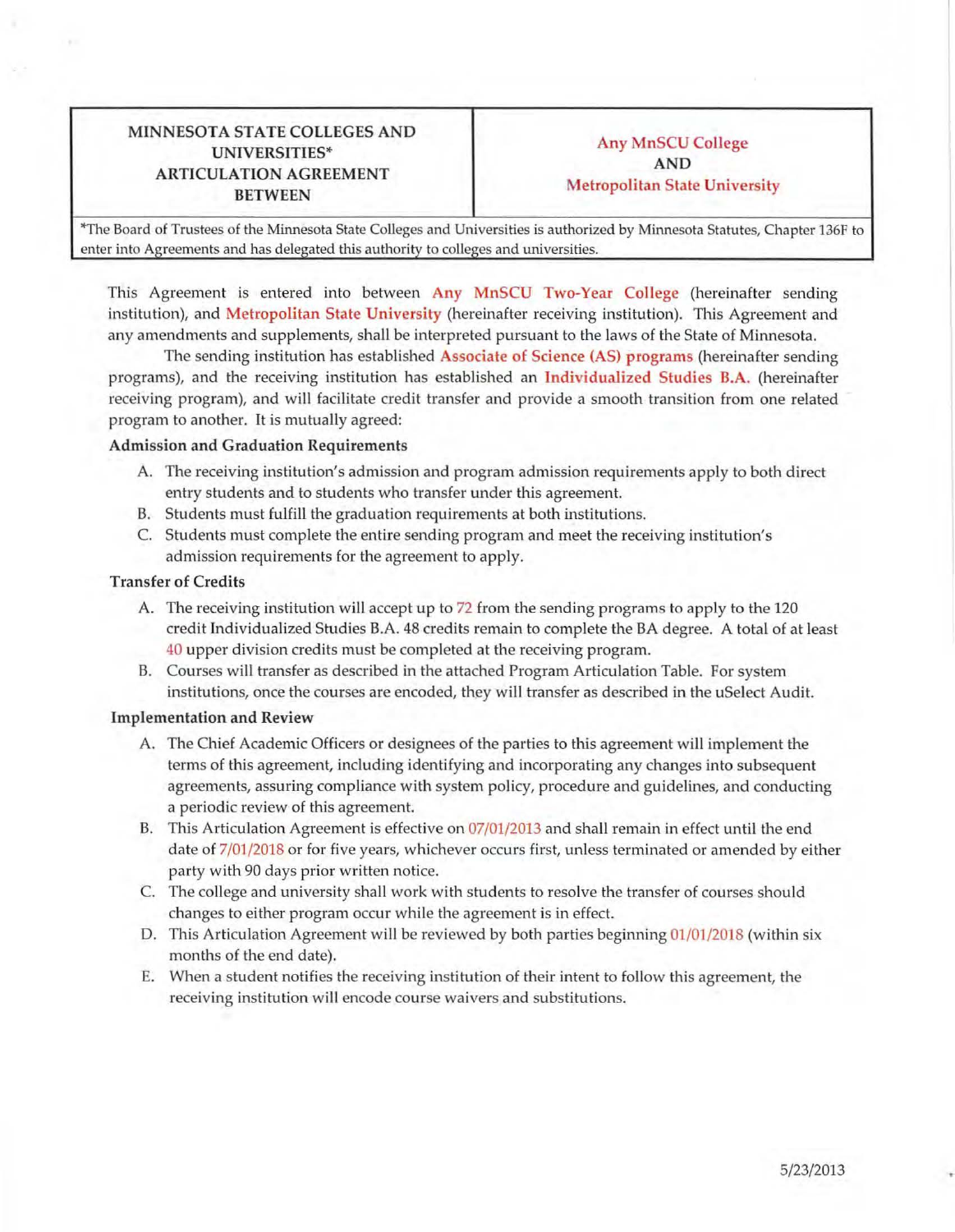# **PROGRAM ARTICULATION TABLE**

|                                                        | <b>Any MnSCU College (sending)</b> | <b>Metropolitan State University</b><br>(receiving) |  |  |  |
|--------------------------------------------------------|------------------------------------|-----------------------------------------------------|--|--|--|
| Institution                                            | Any MnSCU Two-Year College         | Metropolitan State University                       |  |  |  |
| Program name                                           | Any Associate of Science program   | <b>Individualized Studies</b>                       |  |  |  |
| Award Type (e.g., AS)                                  | AS                                 | BA                                                  |  |  |  |
| Credit Length                                          | Up to 72                           | 120                                                 |  |  |  |
| CIP code (6-digit)                                     |                                    | 30.999901                                           |  |  |  |
| Describe program<br>admission<br>requirements (if any) |                                    | At least a 2.0 grade point average                  |  |  |  |

## **Instructions**

- List all required courses in both academic programs.
- MnTC goal areas transfer to the receiving institution according to the goal areas designated by the sending institution .
- Do not indicate a goal area for general education courses that are not part of the MnTC.
- For restricted or unrestricted electives, list number of credits.
- Credits applied: the receiving institution course credit amount may be more or less than the sending institution credit amount. Enter the number of credits that the receiving institution will apply toward degree completion.
- Show equivalent university-college courses on the same row to ensure accurate DARS encoding.

• Equiv/Sub/Wav column: If a course is to be encoded as equivalent, enter Equiv. If a course is to be accepted by the university as a "substitution" only for the purposes of this agreement, enter Sub. If a course requirement is waived by the receiving institution, enter Wav. If a course is to be accepted by the university as a MnTC goal area, restricted elective or unrestricted elective, leave the cell blank.

(To add rows, place cursor outside of the end of a row and press enter.)

## **SECTION A - Minnesota Transfer Curriculum-General Education**

| Any MnSCU College (sending)                          |         |                | Metropolitan State University (receiving) |             |                    |                     |
|------------------------------------------------------|---------|----------------|-------------------------------------------|-------------|--------------------|---------------------|
| course prefix, number and name                       | Goal(s) | <b>Credits</b> | course prefix, number and name            | $Goal(s)^1$ | Credits<br>Applied | Equiv<br>Sub<br>Wav |
| Minnesota Transfer Curriculum-General Education      |         |                |                                           |             |                    |                     |
| As required by program (minimum)                     |         | $30+$          | <b>Equivalent Goal Areas</b>              |             | $30+$              |                     |
| <b>MnTC/General Education Minimum Total</b><br>$30+$ |         |                |                                           |             |                    |                     |
| <b>Special Notes, if any:</b>                        |         |                |                                           |             |                    |                     |

<sup>1</sup>MnTC goal areas transfer to the receiving MnSCU college/university according to the goal areas designated by the sending college/university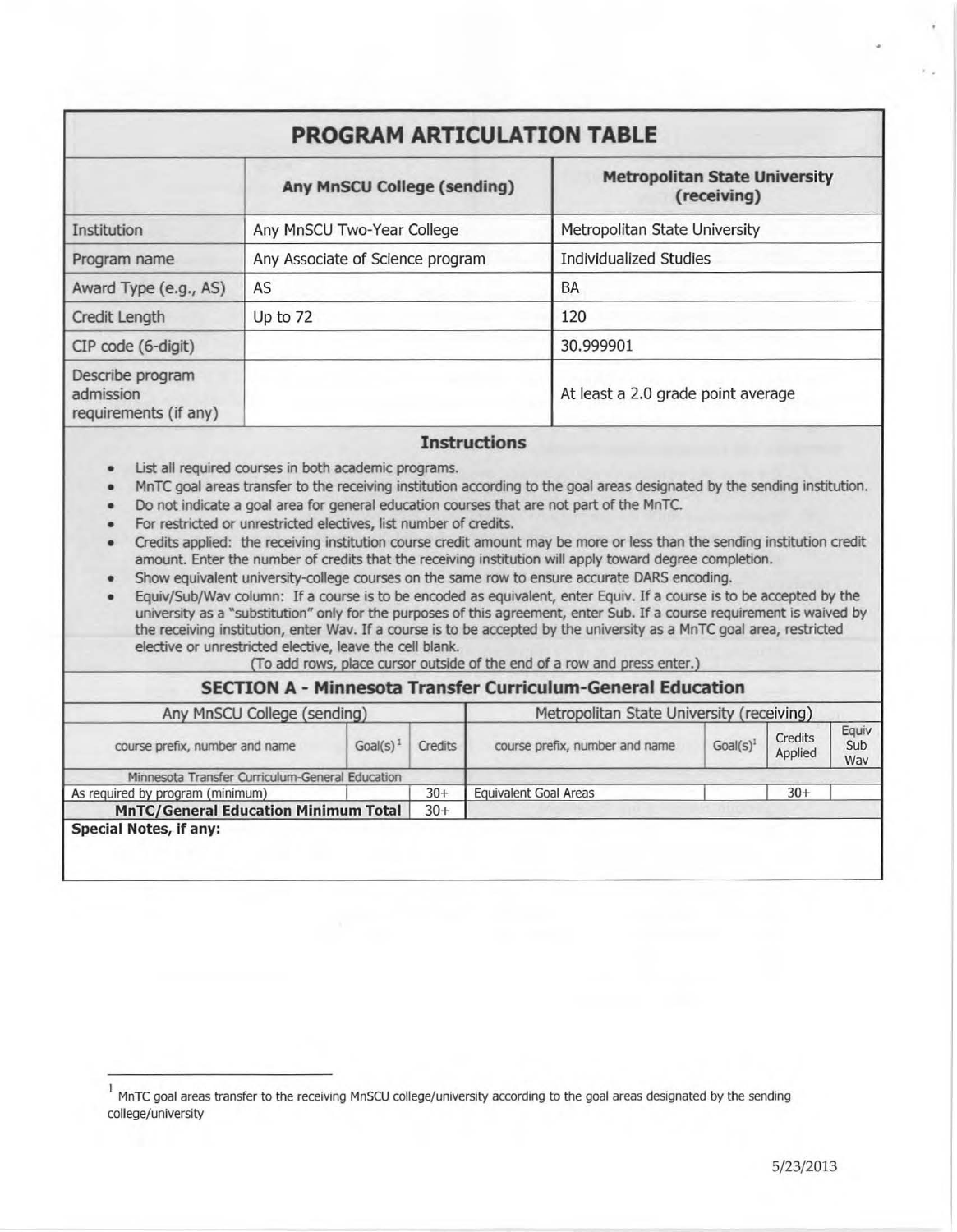## **SECTION B - Any MnSCU College Major, Emphasis, Restricted and Unrestricted Electives or Other**

(pre-requisite courses, required core courses, required courses in an emphasis, or electives {restricted or general) within the major). Restricted electives (in Major) fulfill a specific requirement within a major. Example A: "Chose two of the following three courses;" Example B: A Biology degree may require 40 science credits (20 credits of required courses + 20 credits of listed related courses, such as botany, genetics, sociobiology, etc. which students can select).

| Major, Emphasis, Restricted, Unrestricted Electives or Other Courses |                |                                                                                   |          |  |
|----------------------------------------------------------------------|----------------|-----------------------------------------------------------------------------------|----------|--|
| Program credits                                                      | Up to 42       | Program focus area                                                                | Up to 42 |  |
| Restricted elective credits - list courses (if none enter 0)         |                |                                                                                   |          |  |
| Unrestricted elective credits (if none enter 0)                      |                | College's unrestricted elective credits accepted in<br>transfer (if none enter 0) |          |  |
| <b>Major, Emphasis, Unrestricted Electives</b><br><b>Total</b>       | Up to<br>$42*$ | <b>Total College Credits Applied</b><br>(sum of sections A and B)                 | Up to 72 |  |

#### **Special Notes, if any**

\*If fewer than 42 credits are transferred, the difference between the transferred credits and 42 will be added to the "University upper-division elective credits" in Section C.

| SECTION C - Remaining Metropolitan State University (receiving) Requirements* |  |
|-------------------------------------------------------------------------------|--|
|-------------------------------------------------------------------------------|--|

|  | course prefix, number and name                                                     | <b>Credits</b> |
|--|------------------------------------------------------------------------------------|----------------|
|  | Credits needed to complete MnTC**                                                  | Up to $10$     |
|  | Liberal Studies (upper-division)                                                   |                |
|  | Prsp 301 Educational Philosophy and Planning                                       |                |
|  | Prsp 499 Capstone                                                                  |                |
|  | University upper-division credits not counted elsewhere<br>(if none enter $0$ )*** | 26             |
|  | <b>Total Remaining University Credits</b>                                          | 48             |

### **Special Notes, if any**

\* 40 upper-division credits must be completed at Metropolitan State University.

\*\*The mix of credits will change depending on the number of MnTC/general education credits in the sending program. If fewer than 10 credits are needed to complete the MnTC, the remaining credits (to total 48) will be included in the "University upperdivision elective credits"

\*\*\* These will part of a degree plan developed in Prsp301 Educational Philosophy and Planning

| <b>SECTION D - Summary of Total Program Credits</b>        |            |                                                                           |          |  |
|------------------------------------------------------------|------------|---------------------------------------------------------------------------|----------|--|
| <b>Any MnSCU College (sending) Credits</b>                 |            | <b>Metropolitan State University (receiving) Requirements</b>             |          |  |
| <b>MnTC/General Education (minimum)</b>                    | $30+$      |                                                                           |          |  |
| Major, Emphasis, Unrestricted<br><b>Electives or Other</b> | Up to $42$ |                                                                           |          |  |
| <b>Total College Credits</b>                               | Up to 72   | <b>Total College Credits Applied</b>                                      | Up to 72 |  |
|                                                            |            | Remaining credit to be taken at the university<br>(receiving institution) | 48       |  |
|                                                            |            | <b>Total Program Credits</b>                                              | 120      |  |
| Special Notes, if any: See note above.                     |            |                                                                           |          |  |

At least 40 of the required credits for the baccalaureate degree shall be at the upper-division level. If a lower division course is shown as equivalent to an upper division course, check with the university to determine if it will count toward the 40 required credits of upper division.